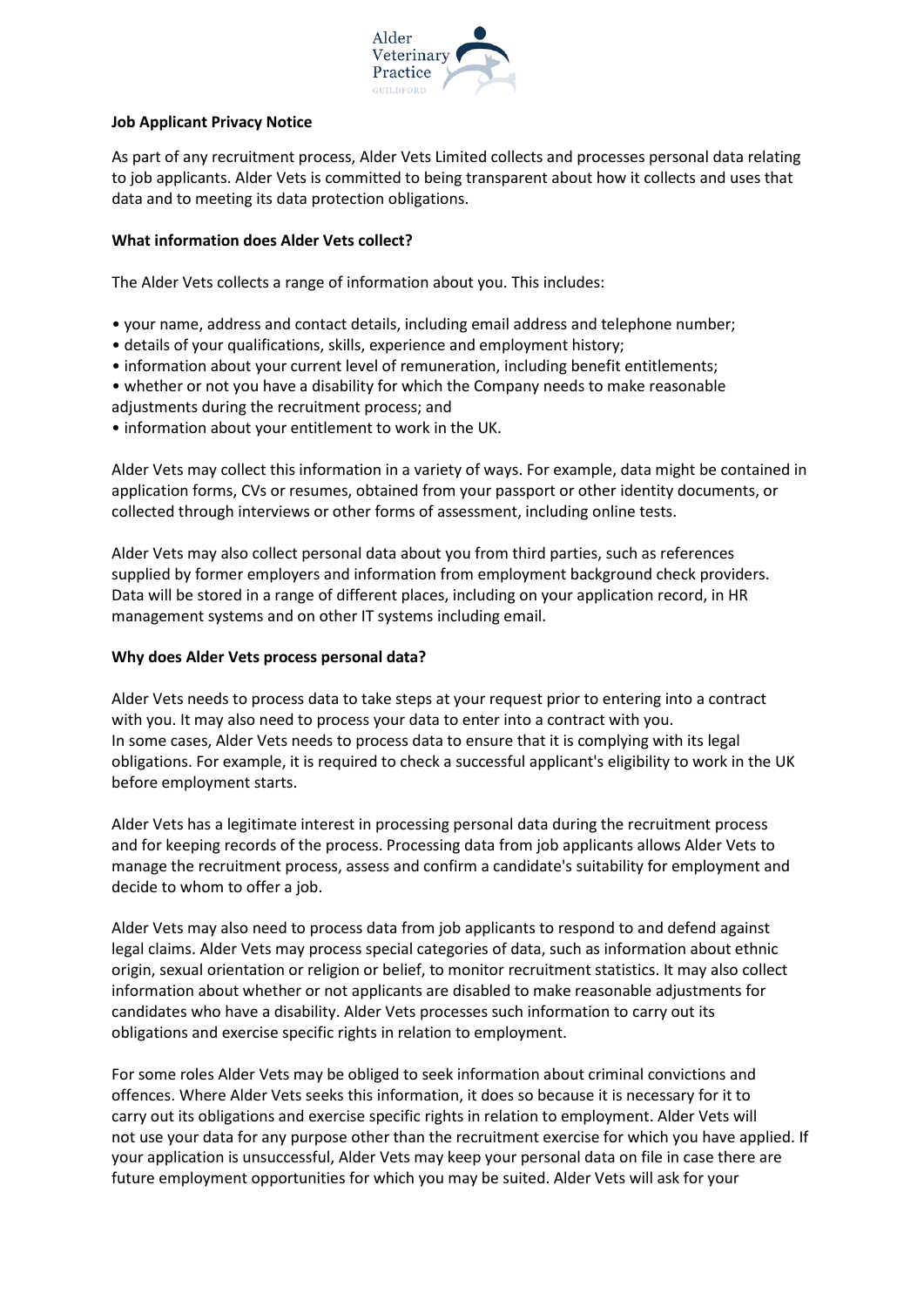

consent before it keeps your data for this purpose and you are free to withdraw your consent at any time.

### **Who has access to data?**

Your information may be shared internally for the purposes of the recruitment exercise. This includes members of the HR team, interviewers involved in the recruitment process, managers in the business area with a vacancy and IT staff if access to the data is necessary for the performance of their roles.

Alder Vets will not share your data with third parties, unless your application for employment is successful and it makes you an offer of employment. Alder Vets will then share your data with former employers to obtain references for you and employment background check providers to obtain necessary background checks.

In certain circumstances it may also be necessary to transfer such personal data (including sensitive personal data) outside the European Economic Area.

#### **How does Alder Vets protect data?**

Alder Vets takes the security of your data seriously. It has internal policies and controls in place to ensure that your data is not lost, accidentally destroyed, misused or disclosed, and is not accessed except by our employees in the proper performance of their duties.

#### **For how long does Alder Vets keep data?**

If your application for employment is unsuccessful, Alder Vets will hold your data on file for 6 months after the end of the relevant recruitment process. If you agree to allow Alder Vets to keep your personal data on file, Alder Vets will hold your data on file for a further 6 months for consideration for future employment opportunities. At the end of that period or once you withdraw your consent, your data is deleted or destroyed.

If your application for employment is successful, personal data gathered during the recruitment process will be transferred to your personnel file and retained during your employment. The periods for which your data will be held will be provided to you in a new employee privacy notice.

#### Your rights

As a data subject, you have a number of rights. You can:

• access and obtain a copy of your data on request;

- require the Company to change incorrect or incomplete data;
- require the Company to delete or stop processing your data, for example where the data is no longer necessary for the purposes of processing; and

• object to the processing of your data where the Company is relying on its legitimate interests as the legal ground for processing.

If you would like to exercise any of these rights, please contact the recruiting or Practice Manager or a member of the People & Culture Team.

If you believe that Alder Vets has not complied with your data protection rights, you can complain to the Information Commissioner.